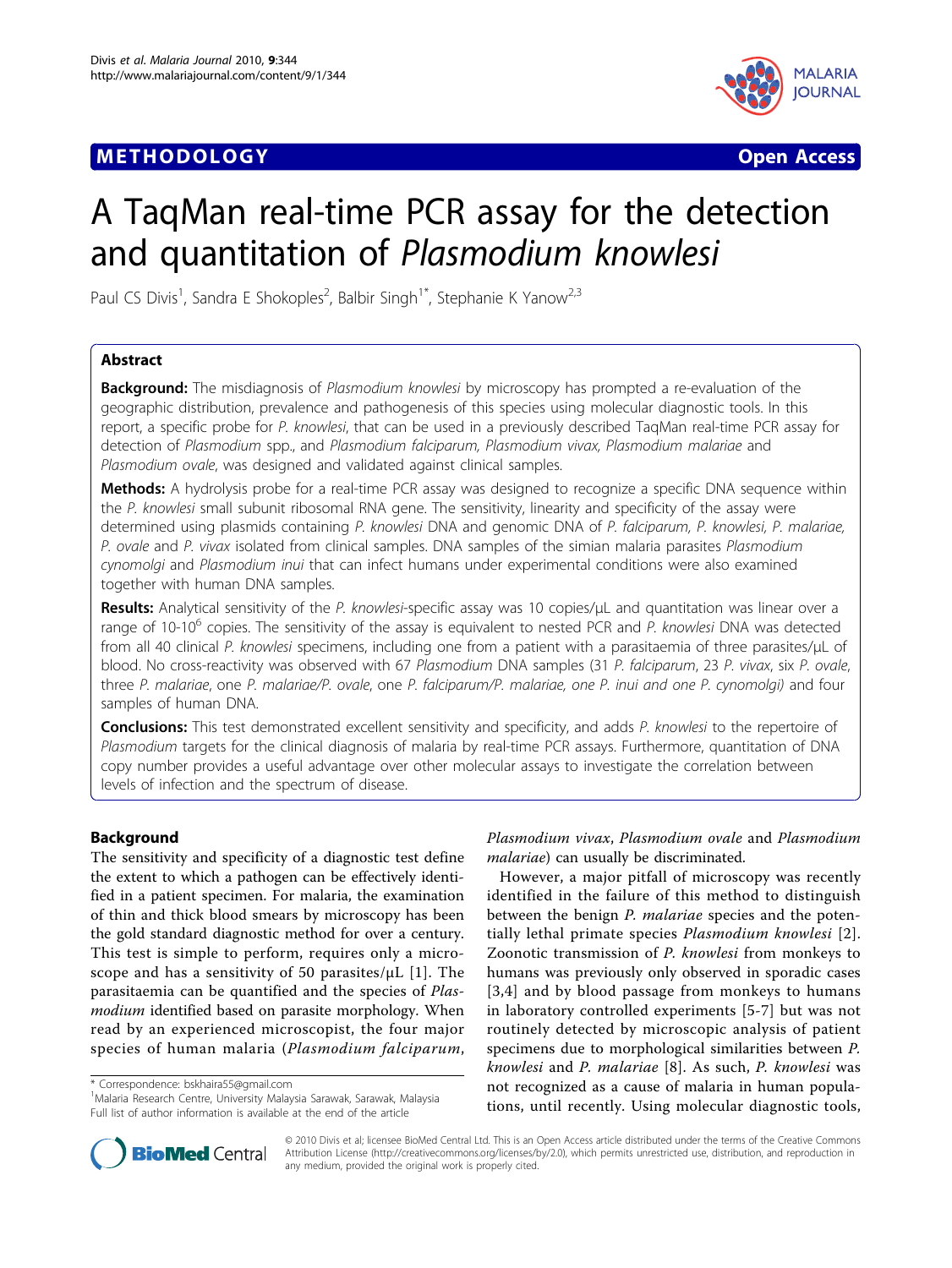including DNA sequencing and newly-developed P. knowlesi-specific PCR primers, Singh et al [[2\]](#page-5-0) examined blood samples from 208 malaria patients in the Kapit division of Malaysian Borneo, and found that none of the cases identified as P. malariae by microscopy were confirmed by PCR and 120 (58%) were identified as P. knowlesi by PCR. These findings initiated a number of research studies into the epidemiological, clinical, ecological, and parasitological factors that determine the distribution and course of P. knowlesi infection. It is now recognized that human P. knowlesi malaria occurs in many countries in South-East Asia, causing locally-acquired malaria and infections in travelers returning from these regions [[9-17\]](#page-5-0). Of significant concern, approximately 1 in 10 P. knowlesi infections lead to severe malaria and seven deaths have been reported from this species [[18](#page-5-0)-[20](#page-5-0)]. Plasmodium knowlesi has a 24-hour erythrocytic cycle, which is the shortest among the five species of Plasmodium causing human malaria, and therefore correct identification and rapid treatment are essential, particularly when the parasitaemia is high.

Given the potential for misdiagnosis of P. knowlesi by microscopy, alternative diagnostic tests must be employed to confirm this infection. Rapid diagnostic tests from two manufacturers have been evaluated for detection of *P. knowlesi* antigens. Cross-reactivity was observed with both P. falciparum and P. vivax antigens, precluding the use of these tests for rapid diagnosis [[21](#page-5-0)]. Molecular diagnostics for detection of P. knowlesi include nested PCR and/or sequencing [[2](#page-5-0),[22](#page-5-0)], LAMP [[23](#page-5-0)], and real-time PCR [[24\]](#page-5-0). In clinical diagnostic and reference laboratories, particularly those in developed countries, real-time PCR is the method of choice by providing superior sensitivity, rapid results and low risk of false positives. It is also far less laborious than nested PCR, enabling high throughput screening of patient samples. A number of real-time PCR assays have been developed for malaria diagnosis but these can only detect P. falciparum, P. vivax, P. malariae and P. ovale [[25](#page-5-0)[-31](#page-6-0)]. Only one assay has been reported for detection of P. knowlesi by real-time PCR [\[24](#page-5-0)]. However, the validation of this assay was limited to 2 reference DNA samples from infections in monkeys and no human clinical samples were tested. In the current report, a realtime PCR assay for P. knowlesi was developed and validated with clinical samples from 40 patients infected with *P. knowlesi*. The *P. knowlesi* assay developed uses the same reaction conditions of the real-time PCR assay described by Rougemount et al that screens for Plasmodium and identifies P. falciparum, P. vivax, P. malariae and P. ovale using species-specific probes [\[30](#page-6-0)].

## Methods

## Samples

Whole blood samples were collected from patients admitted with malaria to Kapit Hospital, Sarawak from July 2006 to February 2008 for a study aimed at determining the clinical and laboratory features of knowlesi malaria [[20\]](#page-5-0). Blood samples were transported in liquid nitrogen to the Malaria Research Centre, University Malaysia Sarawak and stored in the -80°C freezer. Parasitaemia was determined by examination of thick blood films by two experienced microscopists from the Malaria Research Centre, University Malaysia Sarawak and the Sarawak Health Department. The parasitaemia was estimated by counting the number of parasites per 500 white blood cells and then calculating the parasite counts from the total number of white blood cells per μL blood for each patient. The mean of the two parasitaemia for each sample was used in the data analysis. Forty patient samples with single P. knowlesi infections were randomly selected for this study [[20\]](#page-5-0). Of these, 26 (65%) had a parasitaemia below 500 parasites per μL blood and the rest ranged from 500 to 28,000 parasites per μL blood. Genomic DNA of P. falciparum (2 samples), P. vivax (4 samples), P. ovale (1 sample) and P. malariae (1 sample) were obtained from patients at Kapit Hospital. Plasmodium species in all patient samples were identified and confirmed by nested PCR assays [[2\]](#page-5-0). The collection and testing of blood samples was approved by the Medical Research and Ethics Committee of the Malaysian Ministry of Health. Genomic DNA samples of Plasmodium cynomolgi and Plasmodium inui were obtained from the Biomedical Primate Research Centre, Rijswijk, the Netherlands. To determine the specificity of the P. knowlesi probe, an additional 57 samples (29 P. falciparum, 19 P. vivax, five P. ovale, two P. malariae, one P. malariae/P. ovale and one P. falciparum/P. malariae) from the Provincial Laboratory for Public Health in Canada were tested from patients with acute malaria using the ABI 7500 platform. These samples were tested with approval from the Health Research Ethics Board of the University of Alberta.

## Plasmid DNA

Part of the 18S rRNA gene of P. knowlesi KH33 (accession number AY327549) was cloned into  $pCR^{\circ}$ -Blunt vector (Invitrogen, USA) and verified by DNA sequencing. The concentration of plasmid DNA was determined by spectrophotometer for the calculation of the DNA copy number. For standard curve analysis in realtime PCR assays, the plasmid was diluted 10-fold in nuclease free water from  $10^6$  copies to 1 copy per  $\mu$ L. Threshold cycle (Ct) values in real-time PCR assays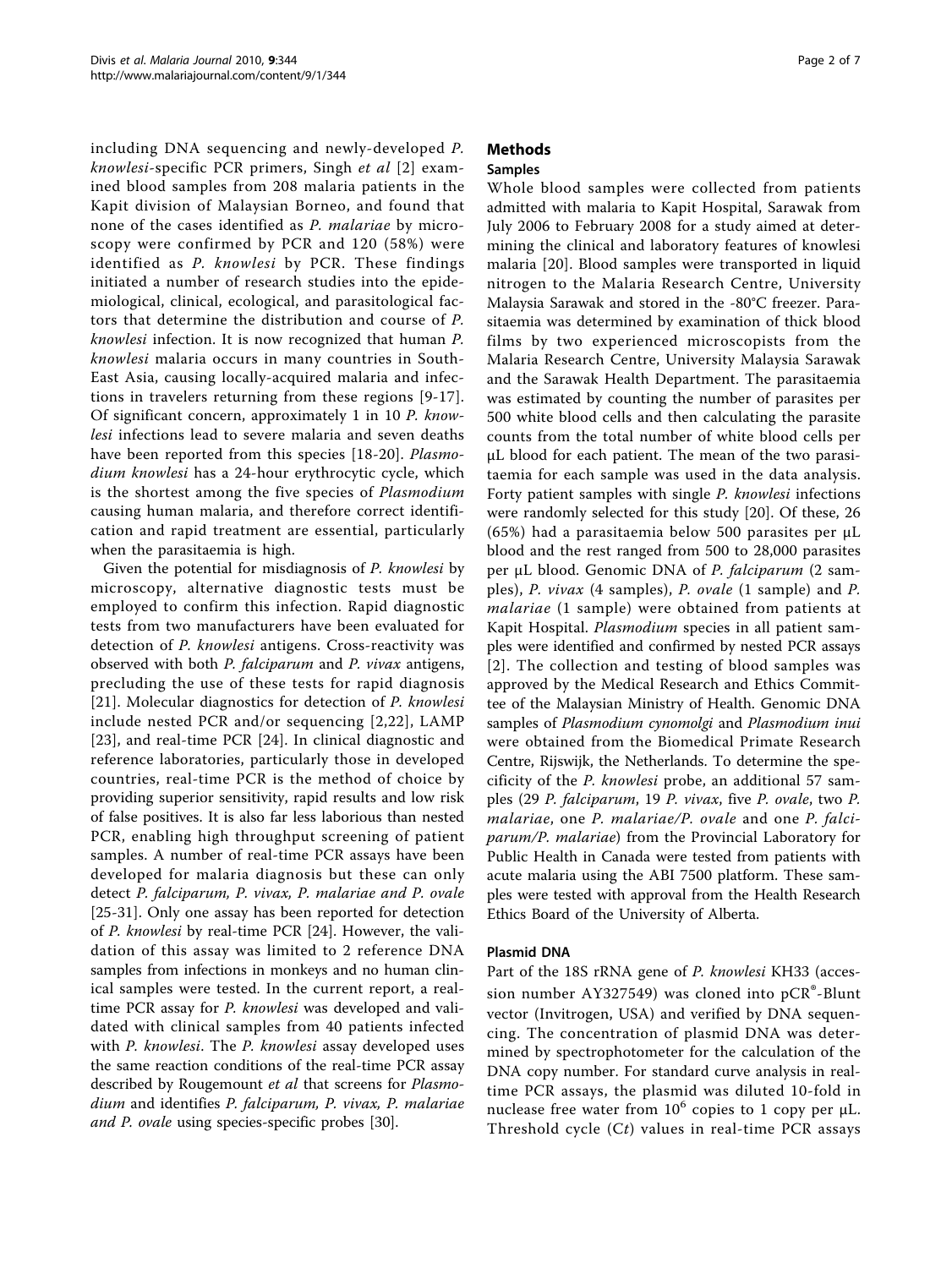were determined by the optimum standard curve produced by the dilutions of plasmid DNA.

#### DNA extraction

Whole blood samples were equilibrated at room temperature and 200 μL of blood was used for DNA extraction. Genomic DNA was extracted according to the spin-column method using the QIAamp DNA Blood Mini Kit, as per the manufacturer's instructions (Qiagen, Germany) and eluted in a total volume of 200 μL for each sample.

### Nested PCR

The identification of Plasmodium species was performed by nested PCR as described previously [[2](#page-5-0)]. For the first round of amplification, part of the 18 S rRNA gene was amplified using primers rPLU1 and rPLU5, which generates an amplicon of approximately 1650 bp in length. The determination of Plasmodium species was carried out in the second nested amplification reaction for the identification of P. falciparum (primers rFAL1, rFAL2), P. vivax (rVIV1, rVIV2), P. ovale (rOVA1, rOVA4), P. malariae (rMAL1, rMAL2) and P. knowlesi (Pmk8, Pmkr9).

#### Real-time PCR

Real-time PCR was performed using TaqMan chemistry and hydrolysis probes. Two separate reactions were performed: 1) a screening reaction for the detection of all Plasmodium species, and 2) a specific reaction for the detection of P. knowlesi. Both reactions use the same primers (Plasmo 1 and 2), but distinct probes (Plasprobe and Pk probe), were utilised for screening and P. knowlesi identification, respectively. DNA sequences for the primers Plasmo 1 and 2 and the Plasmodium screening probe, Plasprobe, were reported previously [[30](#page-6-0)]. The sequence of the probe specific for P. knowlesi, Pk probe, is the following: 5'-CTCTCCGGAGATTAGAACTCT-TAGATTGCT-3'. Both Plasprobe and Pk probe were labelled with the fluorophore FAM on the 5' end with a black hole quencher BHQ-1 on the 3' end. Primers were synthesized by Integrated DNA Technologies (Iowa, USA) and probes by Biosearch Technologies, Inc. (Novato, CA, USA). The real-time PCR reaction consisted of 200 nM of each primer, 80 nM of probe, 12.5 μL TaqMan Universal Master Mix (Applied Biosystems, USA), and 5  $\mu$ L of DNA in a 25  $\mu$ L volume. Reactions were performed on the Mastercycler<sup>®</sup> ep realplex platform (Eppendorf, Germany) at the University Malaysia Sarawak, and on the ABI 7500 platform (Applied Biosystems, USA) at the Provincial Laboratory for Public Health in Canada, with the following cycling conditions: 50°C for 2 min, initial denaturation at 95°C for 10 min, and 45 cycles of 95°C for 15 sec and 60°C for 1 min.

Fluorescence data was collected during the annealing/ extension step at  $60^{\circ}$ C. Cycle threshold  $(Ct)$  values were analysed either by setting the threshold 10 times the standard deviation above the noise of baseline or adjusting the standard curve to optimum. The baseline was determined manually between cycles 3 and 15.

#### Statistical analyses

Data were analysed using SPSS software, version 17.0. The strengths of the linear relationship between logarithms of mean parasitaemia and  $Ct$  values for each probe were measured using the Pearson correlation coefficient. In this study, a negative correlation between parasitaemia and the Ct values due to the influence of parasite DNA copy numbers was hypothesized.

## Results

#### Assay design

A real-time PCR assay for P. knowlesi was developed that is complementary to the *Plasmodium* screening assay published by Rougemont et al for P. falciparum, P. vivax, P. ovale and P. malariae [[30\]](#page-6-0). Their assay enables rapid screening of patient specimens for Plasmodium and has been implemented within clinical diagnostic laboratories for confirmation of the species of Plasmodium [\[32,33](#page-6-0)]. The assay uses primers that bind to DNA sequences within the 18 S rRNA gene that are highly conserved across Plasmodium species. Detection with the TaqMan hydrolysis probe, Plasprobe, recognizes all species of Plasmodium that infect humans, including P. knowlesi [\[30,33\]](#page-6-0). In addition to the Plasmodium screening assay, the same primers can be used with species-specific probes that bind to a variable region within the target sequence. A P. knowlesi-specific probe was designed in the current study, called Pk probe, to bind specifically to a 30 base pair sequence within this variable region. Of the other human *Plasmo*dium species, P. vivax shares the most homology with this sequence, however only 23/30 bases are predicted to bind the Pk probe. Two primate species, P. cynomolgi and P. inui, share 26/30 and 25/30 sequence matches, respectively, and were therefore included in subsequent experiments to determine the specificity of the probe. A BLAST search using the Pk probe sequence did not identify any potential cross-reactivity with other pathogens or human DNA.

### Analytical validation of the P. knowlesi assay

To determine the analytical sensitivity of the assay, the limit of detection was identified using a plasmid containing part of the 18 S rRNA gene from P. knowlesi. Ten-fold serial dilutions of this plasmid were prepared and served as the template in both the Plasprobe and Pk probe real-time PCR assays (Table [1](#page-3-0)). Based on the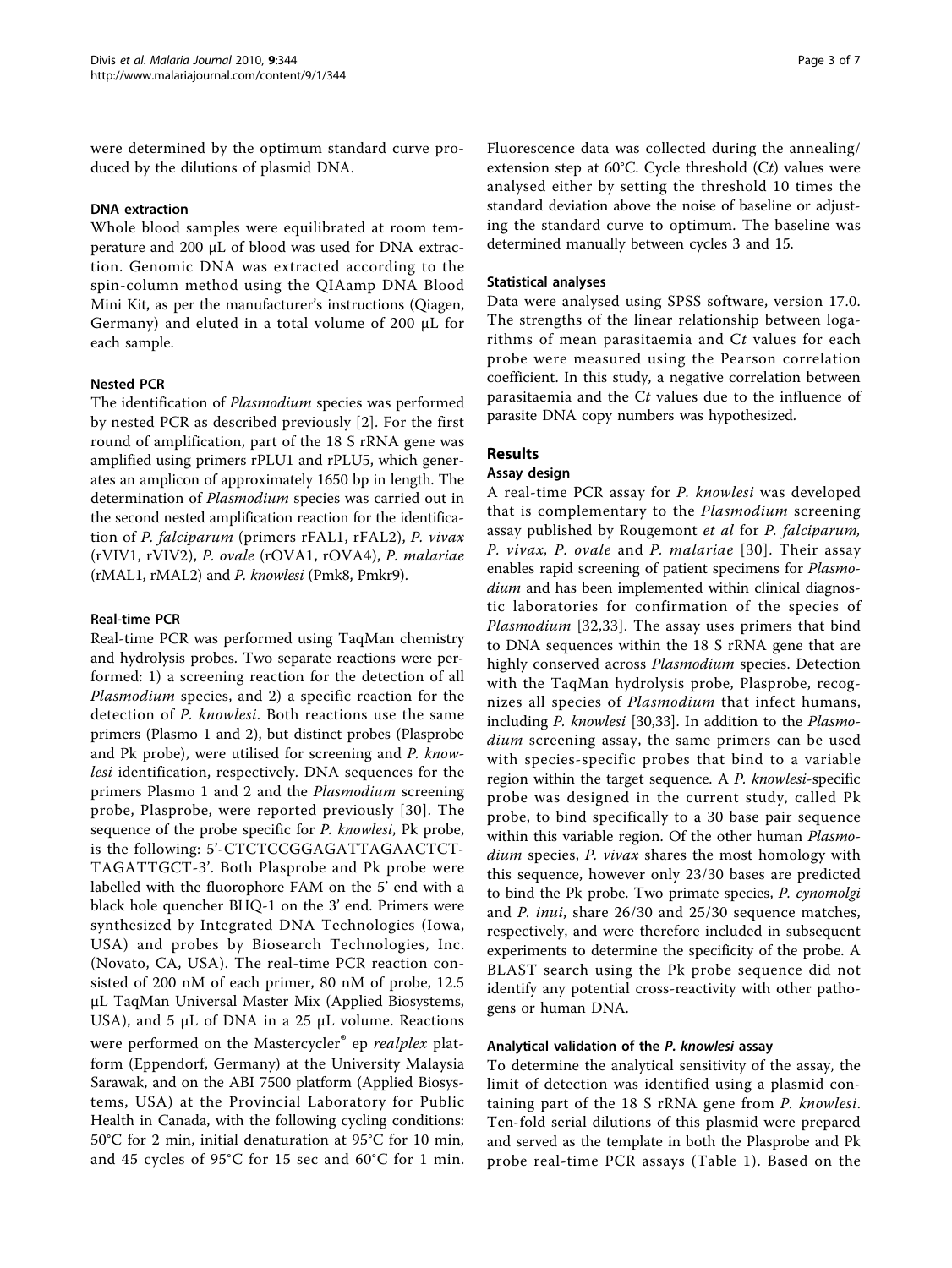<span id="page-3-0"></span>Table 1 Detection of P. knowlesi target gene in plasmid KH33 and genomic DNA

| <b>Template</b>              | Concentration     | Plasprobe<br>$Ct^*$ | Pk probe<br>$Ct^*$ |
|------------------------------|-------------------|---------------------|--------------------|
| Plasmid (copies/µL)          | $1 \times 10^6$   | 23.3                | 20.5               |
|                              | $1 \times 10^{5}$ | 26.7                | 23.6               |
|                              | $1 \times 10^4$   | 30.3                | 27.7               |
|                              | $1 \times 10^3$   | 34.1                | 31.0               |
|                              | $1 \times 10^{2}$ | 37.6                | 34.4               |
|                              | 10                | 40.3                | 37.5               |
|                              | 1                 | ND‡                 | ND‡                |
| gDNA+(parasites/µL<br>blood) | 4480              | 26.7                | 25.6               |
|                              | 480               | 28.5                | 27.4               |
|                              | 48                | 32.2                | 31.1               |
|                              | 4.8               | 35.8                | 34.7               |
|                              | 0.48              | 40.2                | 38.8               |
|                              | 0.048             | 42.4                | 39.5               |
|                              | 0.0048            | ND‡                 | ND‡                |

\*Cycle threshold.

†Genomic DNA extracted from a clinical sample with single P. knowlesi infection.

‡ND, not detected.

cycle threshold  $(Ct)$  values, the Pk probe was more sensitive in detecting the target DNA sequence compared with the Plasprobe. This was observed in all dilutions tested. Despite this, the limit of detection was 10 copies of template per PCR reaction for both real-time assays and the efficiencies of the two PCR reactions were very similar (94% for Plasprobe and 95% for Pk probe). Both assays were linear between 10 and  $10<sup>6</sup>$  copies of template DNA.

The dynamic range of the assay was determined using serial dilutions of genomic DNA extracted from a patient sample infected with P. knowlesi (Table 1). As observed with the plasmid DNA, the Pk probe reaction had lower Ct values, yet the overall sensitivity of the two assays was similar. Both real-time PCR assays detected P. knowlesi template over a dynamic range of 5 log dilutions.

### Specificity for P. knowlesi

Plasmodium knowlesi has been largely overlooked as a human pathogen because it was identified mainly as P. malariae in blood films by microscopy. However, nested PCR revealed the widespread distribution of this parasite in human populations based on its ability to distinguish genetic variations between this species and other human malarias [[2](#page-5-0)]. To determine the specificity of the Pk probe, a number of genomic DNA templates extracted from patients infected with other species of Plasmodium (Table [2\)](#page-4-0) were tested. No cross-reactivity was observed for DNA samples from patients with P. vivax, P. falciparum,

P. malariae and P. ovale infections. Similar negative results were obtained with the Pk probe when 57 clinical samples from malaria patients were examined at the Provincial Laboratory for Public Health, Edmonton, Canada with the ABI 7500 platform. Furthermore, genomic DNA from two other primate species of Plasmodium, P. cynomolgi and P. inui, that have the potential to cause zoonoses [\[34\]](#page-6-0) were examined. Both of these species were detected using the Plasprobe, but neither was detected with the Pk probe (Table [2\)](#page-4-0).

## Validation with clinical samples from patients infected with P. knowlesi

To evaluate the accuracy of the real-time PCR assay, 40 blood samples from patients infected with P. knowlesi were examined. Samples were tested alongside gDNA extracted from patients infected with other species of Plasmodium (described above) and five uninfected samples as negative controls. For all samples, nested PCR served as the gold standard test. The panel was tested blind. All P. knowlesi samples were positive with both the Plasprobe and Pk probe by real-time PCR, including a sample with a parasitaemia as low as 3 parasites/μL (Figure [1](#page-4-0)). As observed with plasmid DNA, the Ct values were lower for the Pk probe than the Plasprobe, but the overall sensitivity was 100% for both assays. Quantitation of the template copy number by real-time PCR demonstrated increased concentrations of parasite DNA with higher parasitaemic infections. There was a significant negative correlation between  $Ct$  values and parasitaemia (p < 0.01, Pearson correlation) for both the Plasprobe (Figure [1A\)](#page-4-0) and the Pk probe (Figure [1B\)](#page-4-0). Quantitative analysis of parasite DNA from clinical samples had a detection limit of 33 DNA copies/μL, corresponding to fewer than 6 parasites.

### **Discussion**

In this report, the validation of a real-time PCR assay with a specific probe designed to detect P. knowlesi is described. The analytical sensitivity of the test is 10 copies per PCR; given the multicopy nature of the rRNA gene in Plasmo-dium [[35,36](#page-6-0)], this corresponds to approximately 1-2 parasite genomes. This sensitivity was corroborated with clinical samples that were detected by real-time PCR, even at a parasitaemia of 3 parasites/μL of blood.

The assay also demonstrated excellent specificity for P. knowlesi. No cross-reactivity was observed with other Plasmodium species, including two closely related primate species *P. cynomolgi* and *P. inui*. The specificity is of particular importance given the historical misdiagnosis of P. knowlesi by microscopy. Only with the availability of molecular methods can the prevalence of this species be confirmed in human populations. However, molecular techniques can also be subject to specificity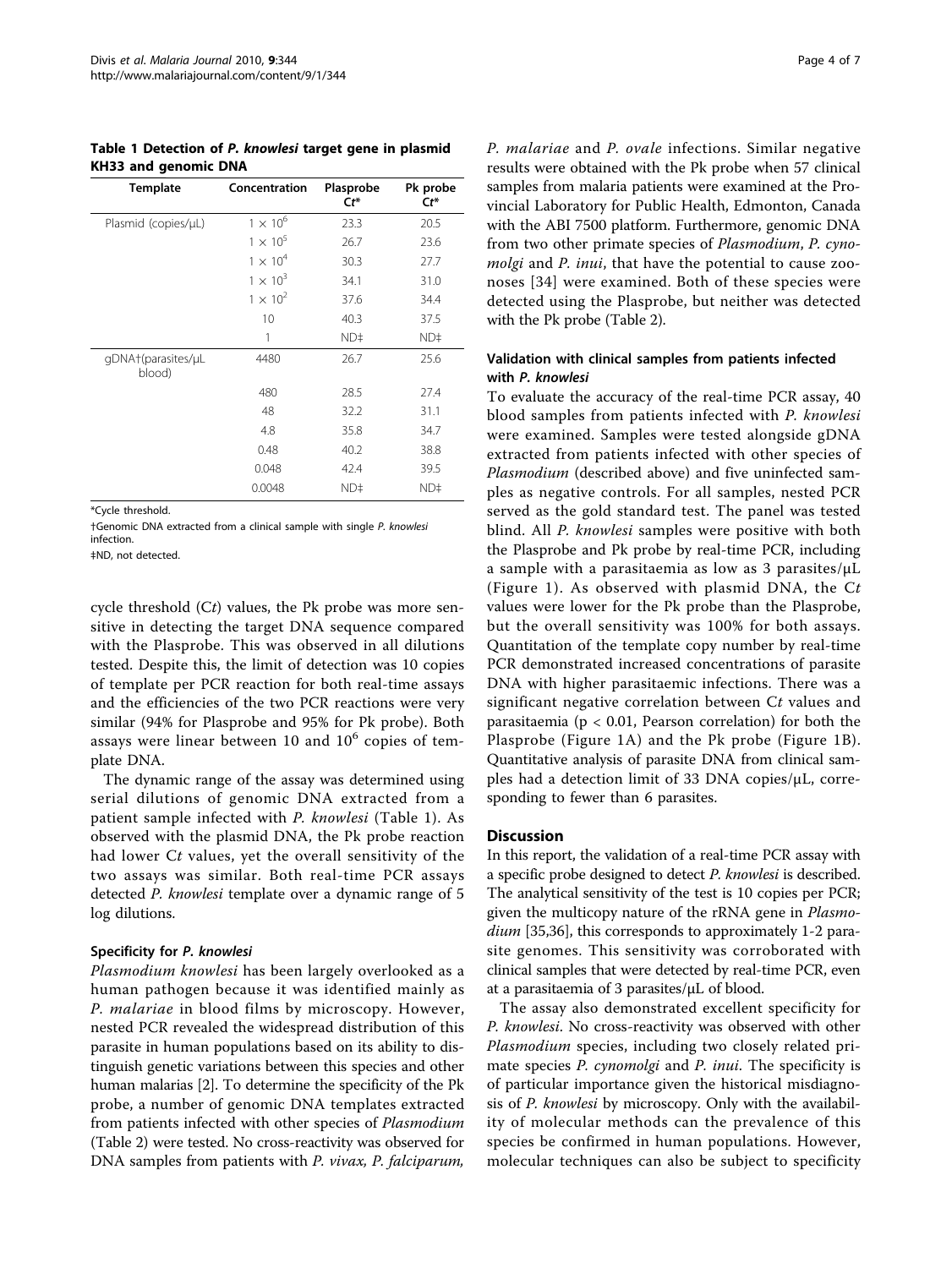Sample Code Sample Code Identification by nested PCR assay Plasprobe Ct\* Pk probe Ct\* MISC23 P. vivax 31.2 ND† CDK123 P. vivax 30.7 ND† CDK118 P. vivax 27.6 ND† SKS358 P. vivax 26.7 ND† KH116 P. falciparum 25.1 ND† CDK135 P. falciparum 26.7 ND† CDK67 P. malariae 37.0 ND† KH352 P. ovale 26.5 ND† P. cynomolgi Plasmodium-positive 15.0 ND† P. inui Plasmodium-positive 13.0 ND†

<span id="page-4-0"></span>Table 2 Assay specificity for P. knowlesi

\*Cycle threshold.

†ND, not detected.



issues. In recent studies, concerns were raised that primers used to detect P. knowlesi by nested PCR spuriously amplify a proportion of P. vivax genomic DNA samples, resulting in false positive results for P. knowlesi [[22,](#page-5-0)[37\]](#page-6-0). In the real-time PCR assay described, one set of primers amplifies all five species of Plasmodium but specificity is achieved through the design of the hydrolysis probe. This was supported experimentally, as no cross-reactivity of the Pk probe was observed with DNA from 65 clinical specimens infected with Plasmodium species other than *P. knowlesi*, including 23 *P. vivax* DNA samples. However, competition for the conserved primers may compromise the sensitivity of detection for mixed infections with P. knowlesi.

The P. knowlesi assay developed uses the same reaction conditions of a previously published real-time PCR assay by Rougemount *et al* that screens for all human species of *Plasmodium* and identifies the species using specific probes [\[30,33](#page-6-0)]. The real-time assay by Rougemount et al has been successfully implemented in two provincial public health laboratories in Canada using the ABI 7500 and 7900 platforms [[32,33\]](#page-6-0). In the current study, validation for the Plasprobe and Pk probe reactions was performed on the Eppendorf platform with no loss in sensitivity compared with the ABI systems. The versatility of this test for different real-time PCR platforms is an advantage for clinical diagnostic laboratories implementing this methodology for malaria species confirmation. Other general advantages of real-time PCR include the low risk of contamination and rapid, automated processing, enabling high throughput diagnostic testing. For malaria, this test can be readily employed to evaluate patient samples that are positive for *Plasmo*dium but unidentified at the species level. Samples can also be tested with the Pk probe alongside the multiplex assay for the other four species to investigate potential mixed infections [[33](#page-6-0)]. Furthermore, quantitation of P. knowlesi DNA copy number by real-time PCR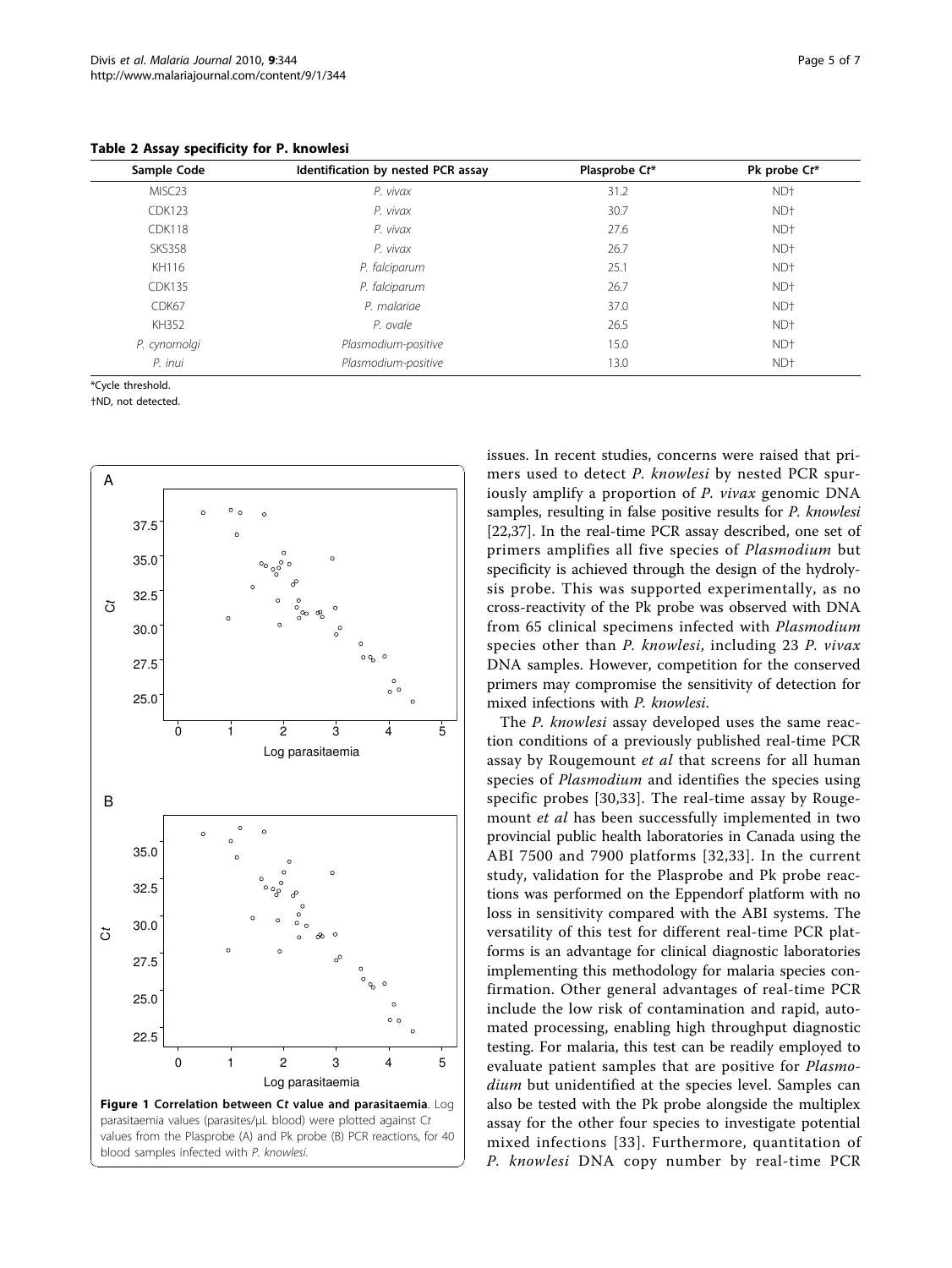<span id="page-5-0"></span>provides a measure of the level of infection, analogous to the parasitaemia calculated from a blood smear. Quantitative analysis of parasitaemia by real-time PCR can be correlated with the clinical presentation of disease to better understand the pathogenesis of this species in the human host.

#### Conclusions

This study reports the analytical and clinical validation of a new real-time PCR assay for P. knowlesi based on TaqMan technology. The assay demonstrated excellent sensitivity, linearity and specificity with plasmid DNA and genomic DNA isolated from patients infected with P. knowlesi. This diagnostic tool can be useful for prospective and retrospective analysis of samples for surveillance and epidemiological studies. The impact of the under-diagnosis of P. knowlesi by microscopy is of global concern and rapid screening tools that can process archived samples will be invaluable to reassess the geographical distribution of this species.

#### Acknowledgements

We thank Dr. Alan Thomas of the Biomedical Primate Research Centre, Rijswijk, the Netherlands for providing the genomic DNA samples of P. cynomolgi and P. inui.

This study was funded by a grant from Universiti Malaysia Sarawak (No 01/ (S49/714/2009[\[30\]](#page-6-0)) and research support from Alberta Health Services.

#### Author details

<sup>1</sup>Malaria Research Centre, University Malaysia Sarawak, Sarawak, Malaysia. <sup>2</sup> Provincial Laboratory for Public Health, Edmonton, Canada. <sup>3</sup> School of Public Health, University of Alberta, Edmonton, Canada.

#### Authors' contributions

PCSD and SES were involved in the laboratory work (blood processing, nested PCR and real-time PCR testing), data analysis and revision of the manuscript. BS and SKY designed the experiments, provided supervision, analysis and technical assistance, and wrote the paper. All authors read and approved the final manuscript.

#### Competing interests

The authors declare that they have no competing interests.

#### Received: 2 September 2010 Accepted: 30 November 2010 Published: 30 November 2010

#### References

- Moody A: [Rapid diagnostic tests for malaria parasites.](http://www.ncbi.nlm.nih.gov/pubmed/11781267?dopt=Abstract) Clin Microbiol Rev 2002, 15:66-78.
- 2. Singh B, Kim SL, Matusop A, Radhakrishnan A, Shamsul SS, Cox-Singh J, Thomas A, Conway DJ: [A large focus of naturally acquired](http://www.ncbi.nlm.nih.gov/pubmed/15051281?dopt=Abstract) Plasmodium knowlesi [infections in human beings.](http://www.ncbi.nlm.nih.gov/pubmed/15051281?dopt=Abstract) Lancet 2004, 363:1017-1024.
- 3. Chin W, Contacos PG, Coatney GR, Kimball HR: [A naturally acquired](http://www.ncbi.nlm.nih.gov/pubmed/14332847?dopt=Abstract) [quotidian-type malaria in man transferable to monkeys.](http://www.ncbi.nlm.nih.gov/pubmed/14332847?dopt=Abstract) Science 1965, 149:865.
- 4. Fong YL, Cadigan FC, Coatney GR: [A presumptive case of naturally](http://www.ncbi.nlm.nih.gov/pubmed/5003320?dopt=Abstract) occurring Plasmodium knowlesi [malaria in man in Malaysia.](http://www.ncbi.nlm.nih.gov/pubmed/5003320?dopt=Abstract) Trans R Soc Trop Med Hyg 1971, 65:839-840.
- 5. Ciuca M, Tomescu P, Badenski G, Badenski A, Ionescu P, Teriteanu M: Contribution à l'étude de la virulence du Plasmodium knowlesi chez l'homme. Caratères de la maladie et biologie du parasite. Arch Roumaine Path Experim Microbiol 1937, 10:5-28.
- 6. Garnham P: Malaria parasites and other haemosporidia Oxford: Blackwell Scientific Publications; 1966.
- 7. Knowles R, Das Gupta B: A study of monkey-malaria and its experimental transmission to man. Indian Medical Gazette 1932, 67:301-320.
- 8. Lee KS, Cox-Singh J, Singh B: [Morphological features and differential](http://www.ncbi.nlm.nih.gov/pubmed/19383118?dopt=Abstract) counts of Plasmodium knowlesi [parasites in naturally acquired human](http://www.ncbi.nlm.nih.gov/pubmed/19383118?dopt=Abstract) [infections.](http://www.ncbi.nlm.nih.gov/pubmed/19383118?dopt=Abstract) Malar 1 2009, 8:73.
- 9. Bronner U, Divis PC, Färnert A, Singh B: [Swedish traveller with](http://www.ncbi.nlm.nih.gov/pubmed/19146706?dopt=Abstract) Plasmodium knowlesi [malaria after visiting Malaysian Borneo.](http://www.ncbi.nlm.nih.gov/pubmed/19146706?dopt=Abstract) Malar J 2009, 8:15.
- 10. Ennis J, Teal A, Habura A, Madison-Antenucci S, Keithly J, Arguin P, Barnwell J, Collins W, Mali S, Slutsker L, Dasilva A, Hwang J: Simian malaria in a U.S. traveler–New York, 2008. MMWR Morb Mortal Wkly Rep 2009, 13:229-232.
- 11. Figtree M, Lee R, Bain L, Kennedy T, Mackertich S, Urban M, Cheng Q, Hudson BJ: Plasmodium knowlesi [in Human, Indonesian Borneo.](http://www.ncbi.nlm.nih.gov/pubmed/20350383?dopt=Abstract) Emerg Infect Dis 2010, 16:672-674.
- 12. Jongwutiwes S, Putaporntip C, Iwasaki T, Sata T, Kanbara H: [Naturally](http://www.ncbi.nlm.nih.gov/pubmed/15663864?dopt=Abstract) acquired Plasmodium knowlesi [malaria in human, Thailand.](http://www.ncbi.nlm.nih.gov/pubmed/15663864?dopt=Abstract) Emerg Infect Dis 2004, 10:2211-2213.
- 13. Kantele A, Marti H, Felger I, Muller D, Jokiranta TS: [Monkey malaria in a](http://www.ncbi.nlm.nih.gov/pubmed/18760013?dopt=Abstract) [European traveler returning from Malaysia.](http://www.ncbi.nlm.nih.gov/pubmed/18760013?dopt=Abstract) Emerg Infect Dis 2008, 14:1434-1436.
- 14. Luchavez J, Espino F, Curameng P, Espina R, Bell D, Chiodini P, Nolder D, Sutherland C, Lee KS, Singh B: [Human infections with](http://www.ncbi.nlm.nih.gov/pubmed/18439369?dopt=Abstract) Plasmodium knowlesi[, the Philippines.](http://www.ncbi.nlm.nih.gov/pubmed/18439369?dopt=Abstract) Emerg Infect Dis 2008, 14:811-813.
- 15. Ng OT, Ooi EE, Lee CC, Lee PJ, Ng LC, Pei SW, Tu TM, Loh JP, Leo YS: [Naturally acquired human](http://www.ncbi.nlm.nih.gov/pubmed/18439370?dopt=Abstract) Plasmodium knowlesi infection, Singapore. Emerg Infect Dis 2008, 14:814-816.
- 16. Van den Eede P, Vythilingam I, Ngo DT, Nguyen VH, Le XH, D'Alessandro U, Erhart A: Plasmodium knowlesi [malaria in Vietnam: some clarifications.](http://www.ncbi.nlm.nih.gov/pubmed/20082717?dopt=Abstract) Malar J 2010, 9:20.
- 17. Vythilingam I, Noorazian YM, Huat TC, Jiram AI, Yusri YM, Azahari AH, Norparina I, Noorrain A, Lokmanhakim S: [Plasmodium knowlesi](http://www.ncbi.nlm.nih.gov/pubmed/18710577?dopt=Abstract) in humans, [macaques and mosquitoes in peninsular Malaysia.](http://www.ncbi.nlm.nih.gov/pubmed/18710577?dopt=Abstract) Parasit Vectors 2008, 1:26.
- 18. Cox-Singh J, Davis TM, Lee KS, Shamsul SS, Matusop A, Ratnam S, Rahman HA, Conway DJ, Singh B: [Plasmodium knowlesi](http://www.ncbi.nlm.nih.gov/pubmed/18171245?dopt=Abstract) malaria in humans [is widely distributed and potentially life threatening.](http://www.ncbi.nlm.nih.gov/pubmed/18171245?dopt=Abstract) Clin Infect Dis 2008, 46:165-171.
- 19. Cox-Singh J, Hiu J, Lucas SB, Divis PC, Zulkarnaen M, Chandran P, Wong KT, Adem P, Zaki SR, Singh B, Krishna S: [Severe malaria - a case of fatal](http://www.ncbi.nlm.nih.gov/pubmed/20064229?dopt=Abstract) Plasmodium knowlesi [infection with post-mortem findings: a case report.](http://www.ncbi.nlm.nih.gov/pubmed/20064229?dopt=Abstract) Malar J 2010, 9:10.
- 20. Daneshvar C, Davis TM, Cox-Singh J, Rafa'ee MZ, Zakaria SK, Divis PC, Singh B: [Clinical and laboratory features of human](http://www.ncbi.nlm.nih.gov/pubmed/19635025?dopt=Abstract) Plasmodium knowlesi [infection.](http://www.ncbi.nlm.nih.gov/pubmed/19635025?dopt=Abstract) Clin Infect Dis 2009, 49:852-860.
- 21. Kawai S, Hirai M, Haruki K, Tanabe K, Chigusa Y: [Cross-reactivity in rapid](http://www.ncbi.nlm.nih.gov/pubmed/19527797?dopt=Abstract) [diagnostic tests between human malaria and zoonotic simian malaria](http://www.ncbi.nlm.nih.gov/pubmed/19527797?dopt=Abstract) parasite [Plasmodium knowlesi](http://www.ncbi.nlm.nih.gov/pubmed/19527797?dopt=Abstract) infections. Parasitol Int 2009, 58:300-302.
- 22. Imwong M, Tanomsing N, Pukrittayakamee S, Day NP, White NJ, Snounou G: [Spurious amplification of a](http://www.ncbi.nlm.nih.gov/pubmed/19812279?dopt=Abstract) Plasmodium vivax small-subunit [RNA gene by use of primers currently used to detect](http://www.ncbi.nlm.nih.gov/pubmed/19812279?dopt=Abstract) P. knowlesi. J Clin Microbiol 2009, 47:4173-4175.
- 23. Iseki H, Kawai S, Takahashi N, Hirai M, Tanabe K, Yokoyama N, Igarashi I: [Evaluation of a Loop-Mediated Isothermal Amplification \(LAMP\) method](http://www.ncbi.nlm.nih.gov/pubmed/20444968?dopt=Abstract) [as a diagnostic tool of zoonotic simian malaria parasite](http://www.ncbi.nlm.nih.gov/pubmed/20444968?dopt=Abstract) Plasmodium knowlesi [infection.](http://www.ncbi.nlm.nih.gov/pubmed/20444968?dopt=Abstract) J Clin Microbiol 2010, 48:2509-2514.
- 24. Babady NE, Sloan LM, Rosenblatt JE, Pritt BS: [Detection of](http://www.ncbi.nlm.nih.gov/pubmed/19706924?dopt=Abstract) Plasmodium knowlesi [by real-time polymerase chain reaction.](http://www.ncbi.nlm.nih.gov/pubmed/19706924?dopt=Abstract) Am J Trop Med Hyg 2009, 81:516-518.
- 25. deMonbrison F, Angei C, Staal A, Kaiser K, Picot S: [Simultaneous](http://www.ncbi.nlm.nih.gov/pubmed/15259463?dopt=Abstract) [identification of the four human](http://www.ncbi.nlm.nih.gov/pubmed/15259463?dopt=Abstract) Plasmodium species and quantification of Plasmodium [DNA load in human blood by real-time polymerase chain](http://www.ncbi.nlm.nih.gov/pubmed/15259463?dopt=Abstract) [reaction.](http://www.ncbi.nlm.nih.gov/pubmed/15259463?dopt=Abstract) Trans R Soc Trop Med Hyg 2003, 97:387-390.
- 26. Elsayed S, Plewes K, Church D, Chow B, Zhang K: [Use of molecular beacon](http://www.ncbi.nlm.nih.gov/pubmed/16455928?dopt=Abstract) [probes for real-time PCR detection of](http://www.ncbi.nlm.nih.gov/pubmed/16455928?dopt=Abstract) Plasmodium falciparum and other Plasmodium [species in peripheral blood specimens.](http://www.ncbi.nlm.nih.gov/pubmed/16455928?dopt=Abstract) J Clin Microbiol 2006, 44:622-624.
- 27. Farcas GA, Zhong KJ, Mazzulli T, Kain KC: [Evaluation of the RealArt Malaria](http://www.ncbi.nlm.nih.gov/pubmed/14766829?dopt=Abstract) [LC real-time PCR assay for malaria diagnosis.](http://www.ncbi.nlm.nih.gov/pubmed/14766829?dopt=Abstract) J Clin Microbiol 2004, 42:636-638.